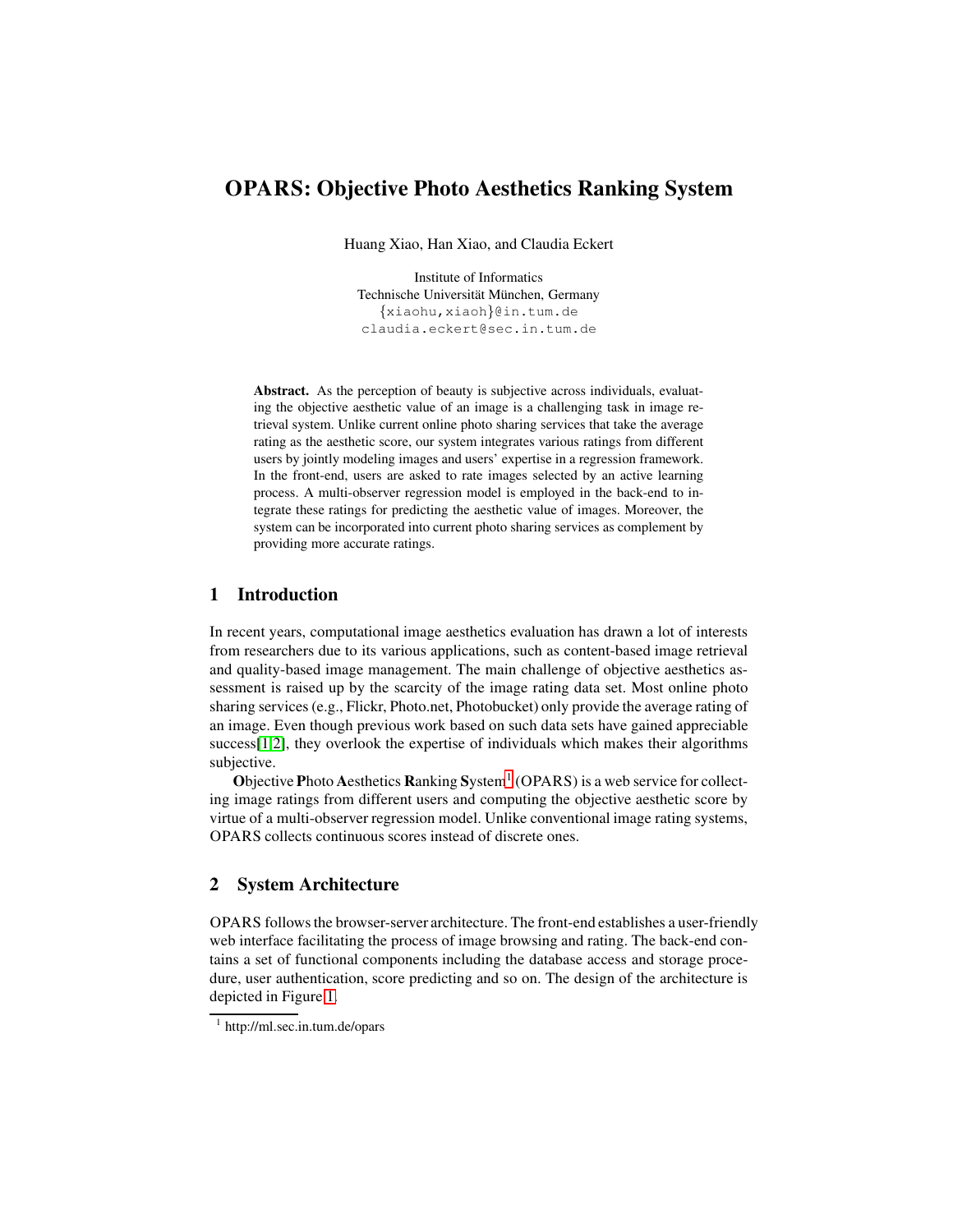

<span id="page-1-0"></span>Fig. 1. System architecture of the OPARS. It follows the browser-server architecture. Main system modules are framed in dotted lines. They are 1) User authentication module 2) Continuousvalued rating module 3) Active image retrieval module 4) Image recommendation module.

# 3 System Details

We describe the system details in a decomposition of main functional modules: 1) User authentication module 2) Continuous-valued rating module 3) Active image retrieval module and 4) Image recommendation module.

## 3.1 User Authentication Module

A password-based authentication protocol is adopted for convenient access control, see Figure [2](#page-2-0) (a). In addition, users will be prompted to provide individual demographic information for research purpose, which serves as prior knowledge in our regression model.

### 3.2 Continuous-valued Rating Module

Authenticated users are able to browse the image gallery and response with their ratings against the images. Instead of conventional discrete image ratings, OPARS enables a continuous rating metric (ranging from 0 to 5). Additionally, it also records users' response time in milliseconds in the background.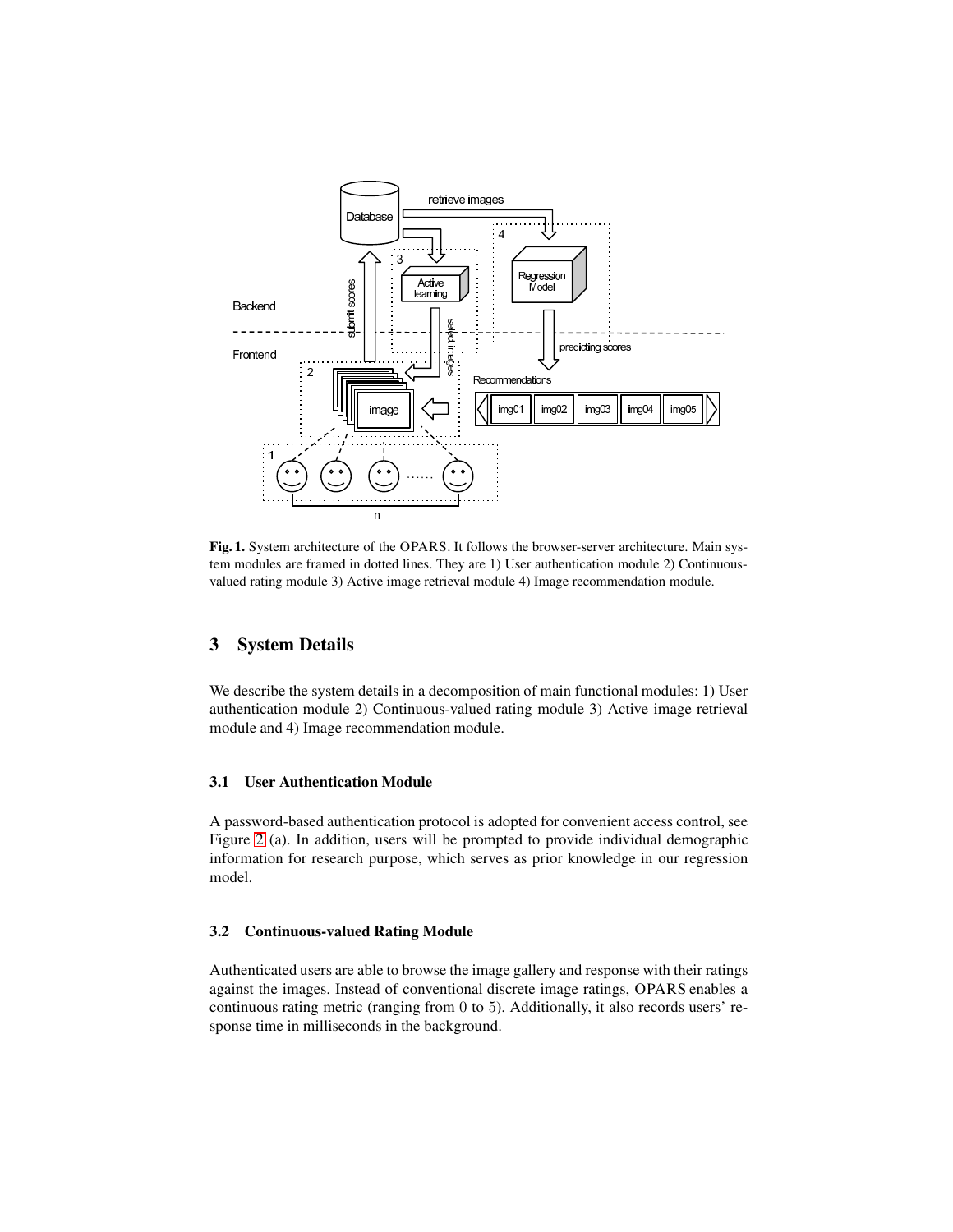

(a) Home view (b) Main view

<span id="page-2-0"></span>Fig. 2. (a) The home view of the OPARS. The right panel displays fundamental statistics of current system. (b) The main view where user can browse image gallery by pressing arrow keys. Users' response time and ratings are recorded when they click on the rating bar. At the bottom, five images with highest objective aesthetic scores are recommended by the system.

#### 3.3 Active Image Retrieval Module

One key contribution of OPARS is that the images presented to users are not selected randomly but in an active learning process. Recently, active learning [\[4\]](#page-3-2) has gained significant attention in machine learning community. By introducing active learning in image rating system, the underlying predicting model provides more efficient and accurate results by only rating a small portion of images. In OPARS, we adopt Gaussian process for active learning, where the unrated images with highest variances are selected for the next round evaluation. For the computational reasons, we call the active learning routine on every 10 rated images.

#### 3.4 Image Recommendation Module

Another main contribution of OPARS is the image recommendation module, a multiobserver regression model [\[3\]](#page-3-3) is developed for learning the objective ratings from multiple users.

Note that conventional image rating systems take an average of ratings of an image as its objective score. In this way, individual expertise is totally ignored for evaluating the aesthetics of an image objectively. In our system, the underlying regression model is capable of integrating users' expertise as prior knowledge and can successfully recover an objective score of an image, even when some users are malicious or severely biased.

We depict the graphical model in Figure [3.](#page-3-4) Assume that each instance  $x_n$  (e.g., an image) is associated with an unknown objective aesthetic score  $z_n$ , in the meantime, a user's response  $y_{n,m}$  conditionally depends on both  $x_n$  and the  $z_n$ . There are M users in total. Intuitively, user's response of an image is determined by his own perception of the image and the unknown objectivity of the image. To solve this multi-response regression problem, we formulate the generative processes of  $p(Z|X)$  and  $p(Y|Z, X)$ both in Gaussian process and maximize the likelihood to estimate the parameters. More technical details of the regression model can be found in [\[3\]](#page-3-3).